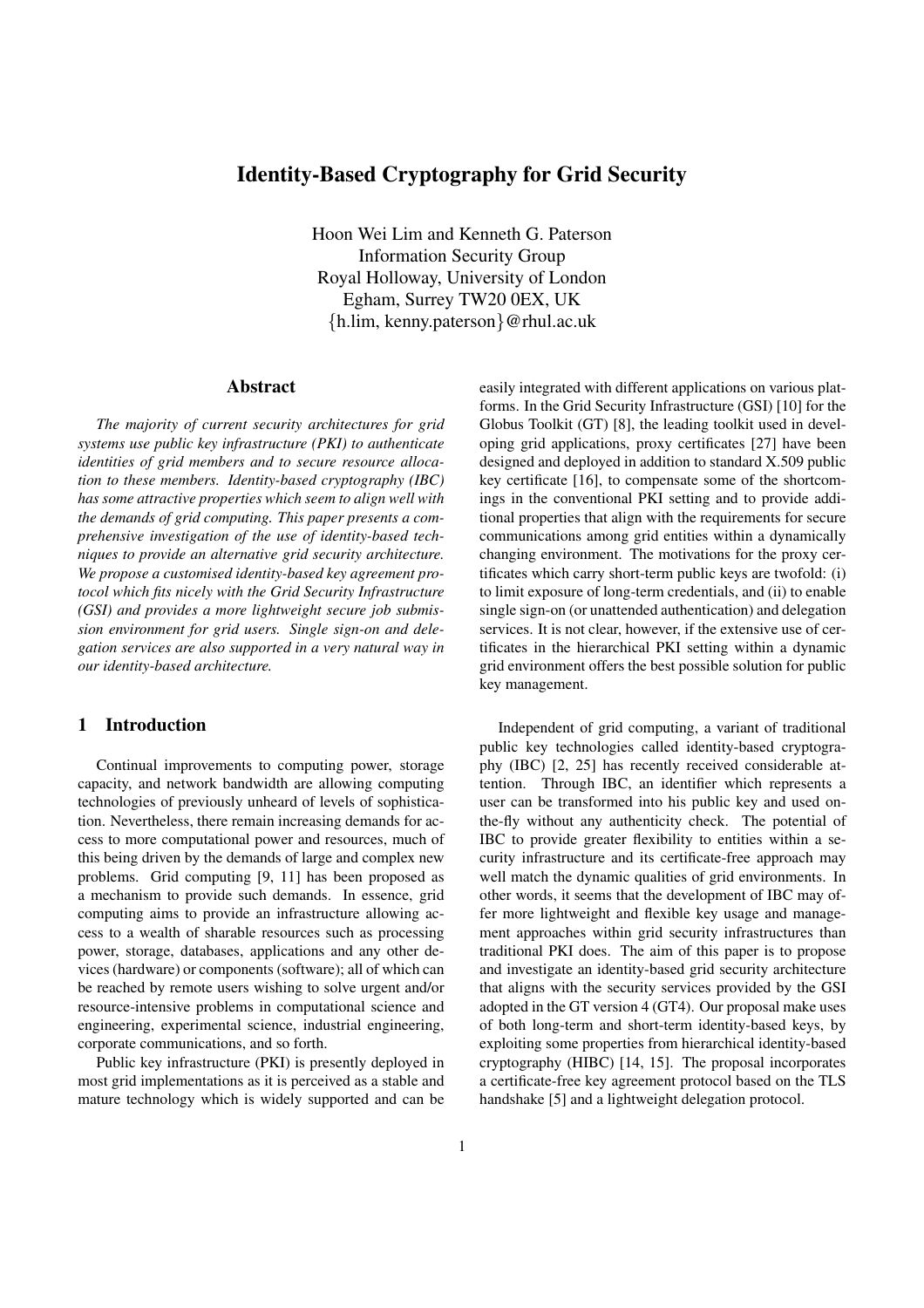**Related Work.** The idea of applying IBC within a grid security infrastructure was initially explored in [17, 20]. However, the supposedly dynamic use of identity-based keys has been hindered by some traditional limitations of IBC such as key escrow and the need to distribute private keys through secure channels. In addition, the proposals in [17, 20] do not address some of the essential security requirements desired in the GT such as using proxy credentials for single sign-on and delegation. In [18], Lim and Robshaw proposed a hybrid approach combining identity-based techniques at the user level and traditional PKI to support key management above the user level. In this hybrid setting, each user publishes a fixed parameter set through a standard X.509 certificate; this parameter set then allows users to act as their own Trusted Authorities for the purposes of delegation and single sign-on. This framework solves the two issues of key escrow and distribution of private keys in IBC, but has the limitation that the original dynamic and lightweight qualities that IBC offers are partially lost, because users now need to authenticate and verify other parties' parameter sets before they can be used.

Recently, Chen *et al.* [3] revisited the GSI in the GT version 2 (GT2) and presented some improvements to the security architecture. Their work is related to [18] in which each user has a static long-term credential which can be used by other parties to derive dynamic public keys on-thefly. Chen *et al.* modified the security protocols in [10] and the improved protocols seem to offer better performance. In addition, they also proposed an interesting application of aggregate signature to save computational costs in verifying chained signatures. As with [18], however, each user is required to get hold of the intended communicating party's authentic certificate before a dynamic public key can be computed and used.

**Contributions.** The application of IBC in grid security is an emerging and interesting area but the potential of IBC has only been partially investigated to date. Here we examine what can be achieved in a fully identity-based approach. Our contributions can be summarised as follows.

- We propose a fully identity-based key infrastructure for grid (IKIG). It inherits attractive properties from IBC such as being certificate-free and having small key sizes. This potentially offers a more lightweight key management approach.
- We present a customised identity-based authenticated key agreement protocol for grid environments. This protocol can support single sign-on and credential delegation and has a restricted escrow-free<sup>1</sup> property. We

build our protocol using some properties from HIBC and the protocol is integrated with the widely used TLS protocol so that it can be implemented in existing grid infrastructures.

- We design a lightweight one-pass delegation protocol that supports short-term identity-based keys. This protocol does not require transmission of a short-term public key from a delegation target to a delegator, yet the public key can be bound to the delegator's credential.
- We identify and discuss the performance trade-offs in terms of computational and communication overheads of IKIG as compared to the GSI.

**Paper Outline.** The remainder of this paper is organised as follows. Section 2 explains some fundamental concepts of identity-based cryptography. In Section 3, we present indepth identity-based key management and usage methods for the GSI. Section 4 discusses the performance analyses of our proposal. In Section 5, we consider the impact of IBC on web services security and some integration issues with existing technologies. Lastly, Section 6 presents our concluding remarks.

# **2 Identity-Based Cryptography**

Identity-based cryptography (IBC) was first introduced by Shamir [25] in 1984. Recently, there has been an increased intensity in research on IBC. This was mainly due to the seminal discovery of a practical and secure identitybased encryption (IBE) scheme which uses pairings over elliptic curves by Boneh and Franklin [2] in 2001. Following the publication of [2], many proposals for identity-based schemes related to signatures, signcryption, key agreement, and so on have been proposed.

The main stimulus for this trend is the perceived problem of managing certificates and associated keys within PKI. In an identity-based cryptosystem, public keys can be derived from arbitrary strings, e.g. a user's identity, whilst the corresponding private keys are generated and distributed by a Trusted Authority (TA) in possession of a system master secret. This TA roughly corresponds to the Certificate Authority/Registration Authority (CA/RA) combination in a traditional certificated-based PKI. An identity-based cryptosystem enjoys most of the functionality of public key cryptography without the need for certificates and the problems that these bring. Thus it promises a more lightweight approach to deploying public key cryptography. A comparison of the certificate-based PKI and the identity-based PKI can be found in [23]. In the remainder of this section, we recap some basic concepts of pairings and outline the Gentry-

 $<sup>1</sup>A$  malicious trusted authority can always impersonate a user to other</sup> users. We define restricted escrow-free protocol as a protocol which resists passive but not active attacks from the trusted authority.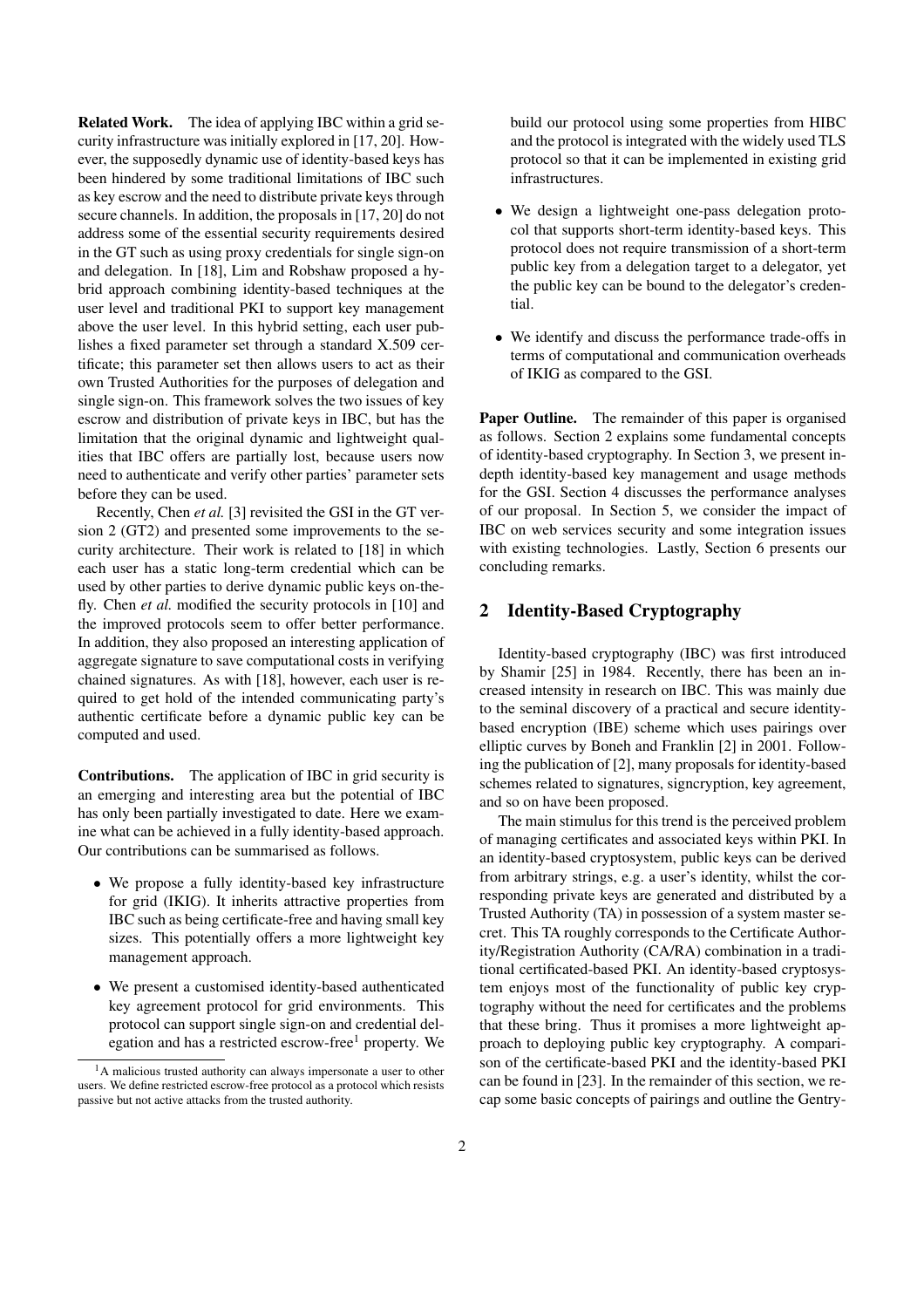Silverberg hierarchical identity-based encryption and signature schemes (HIBE and HIBS) [14] which we will apply in subsequent sections.

## 2.1 Overview of Pairings

Let  $\mathbb{G}_1$  and  $\mathbb{G}_2$  be two groups of order q for some large prime q, where  $\mathbb{G}_1$  is an additive group and  $\mathbb{G}_2$  denotes a related multiplicative group. A pairing, which can be either a modified Weil pairing [2] or a Tate pairing [12] is a map  $\hat{e}$ :  $\mathbb{G}_1 \times \mathbb{G}_1 \to \mathbb{G}_2$  with the following properties.

- *Bilinear*: Given  $P, Q, R \in \mathbb{G}_1$ , we have  $\hat{e}(P, Q + R) =$  $\hat{e}(P,Q) \cdot \hat{e}(P,R)$  and  $\hat{e}(P+Q,R) = \hat{e}(P,R) \cdot \hat{e}(Q,R)$ . Hence, for any  $a, b \in \mathbb{Z}_q^*$ ,  $\hat{e}(aP, bQ) = \hat{e}(abP, Q) =$  $\hat{e}(P, abQ) = \hat{e}(aP,Q)^b = \hat{e}(P,Q)^{ab}.$
- *Non-degenerate*: There exists a  $P \in \mathbb{G}_1$  such that  $\hat{e}(P, P) \neq 1.$
- *Computable*: If  $P, Q \in \mathbb{G}_1$ ,  $\hat{e}(P, Q)$  can be efficiently computed.

For any  $a \in \mathbb{Z}_q^*$  and  $P \in \mathbb{G}_1$ , we write  $aP$  as the scalar multiplication of group element  $P$  by integer  $a$ . Typically,  $\mathbb{G}_1$  is obtained as a subgroup of the group of points on a suitable elliptic curve over a finite field, and  $\mathbb{G}_2$  is obtained from a related finite field.

#### 2.2 The Gentry-Silverberg HIBE & HIBS

Gentry and Silverberg proposed hierarchical identitybased cryptography (HIBC) in [14] to ease the private key distribution problem and improve the scalability of the original IBE scheme proposed in [2]. In the HIBC setting, a root Private Key Generator (PKG) is only required to produce private keys for domain-level PKGs, who in turn generate private keys for users in their domains in the next level.

We describe Gentry and Silverberg's hierarchical identity-based encryption  $(HIBE)^2$  and signature (HIBS) schemes as follows.

- ROOT SETUP: The root PKG chooses a generator  $P_0 \in$  $\mathbb{G}_1$ , picks a random  $s_0 \in \mathbb{Z}_q^*$ , and sets  $Q_0 = s_0 P_0$ . It also selects cryptographic hash functions  $H_1$  :  $\{0,1\}^* \to \mathbb{G}_1, H_2 : \mathbb{G}_2 \to \{0,1\}^n$  for some n, and  $H_3$  :  $\{0,1\}^* \rightarrow \mathbb{G}_1$ . The root PKG's master secret key is  $s_0$  and the system parameters are  $\langle \mathbb{G}_1, \mathbb{G}_2, \hat{e}, P_0, Q_0, H_1, H_2, H_3 \rangle.$
- LOWER-LEVEL SETUP**:** A lower-level entity (lower-level PKG or user) at level t picks a random  $s_t \in \mathbb{Z}_q^*$  which will be kept secret.
- EXTRACT: For an entity at level  $t$  with ID-tuple  $\langle ID_1, \ldots, ID_t \rangle$ , where  $\langle ID_1, \ldots, ID_i \rangle$  is the ID-tuple of the entity's ancestor at level  $i$  ( $1 \le i \le t$ ), the entity's parent computes  $P_t = H_1(ID_1, \ldots, ID_t) \in \mathbb{G}_1$ , sets the secret point  $S_t$  to be  $\sum_{i=1}^t s_{i-1} P_i$ , and defines Q-values as  $Q_i = s_i P_0$  for  $1 \le i \le t - 1$ .
- ENCRYPT**:** Given a message m with the ID-tuple  $\langle ID_1, \ldots, ID_t \rangle$ , the message can be encrypted by first computing  $P_i = H_1(\mathbb{D}_1, \dots, \mathbb{D}_i) \in \mathbb{G}_1$  for  $1 \leq i \leq i$ t; then choosing a random  $r \in \mathbb{Z}_q^*$ ; and the ciphertext is set to:

$$
c = \langle rP_0, rP_2, \dots, rP_t, m \oplus H_2(g^r) \rangle,
$$

where  $g = \hat{e}(Q_0, P_1) \in \mathbb{G}_2$  in which its value can be pre-computed.

DECRYPT: Given a ciphertext  $\langle U_0, U_2, \ldots, U_t, V \rangle$  encrypted using the ID-tuple  $\langle \text{ID}_1, \ldots, \text{ID}_t \rangle$ , the ciphertext can be decrypted by computing:

$$
m = V \oplus H_2\left(\frac{\hat{e}(U_0, S_t)}{\prod_{i=2}^t \hat{e}(Q_{i-1}, U_i)}\right).
$$

- SIGN: Given a private key  $S_t$  and a message  $m \in \{0, 1\}^*$ , the signer with ID-tuple  $\langle \text{ID}_1, \ldots, \text{ID}_t \rangle$  computes  $h =$  $H_3(\mathbb{ID}_1, \ldots, \mathbb{ID}_t, m) \in \mathbb{G}_1$  and  $S_t + s_t h$ . The algorithm outputs  $\langle \sigma = S_t + s_t h, Q_1, \ldots, Q_t \rangle$  as the signature.
- VERIFY: Given a signature  $\langle \sigma, Q_1, \ldots, Q_t \rangle$  of a message m signed by an entity who has a public key  $P_t =$  $H_1(ID_1, \ldots, ID_t) \in \mathbb{G}_1$ , the verifier checks if:

$$
\widehat{e}(P_0,\sigma)=\widehat{e}(Q_0,P_1)\widehat{e}(Q_t,h)\prod_{i=2}^t\widehat{e}(Q_{i-1},P_i),
$$

where  $h = H_3(\mathbb{ID}_1, \ldots, \mathbb{ID}_t, m)$ . To improve the verification performance,  $\hat{e}(Q_0, P_1)$  and  $\prod_{i=2}^{t} \hat{e}(Q_{i-1}, P_i)$  can be pre-computed. That means there will be only two pairing computations when the verification is performed.

It is worth noting that other HIBE and HIBS schemes are available. We have selected the schemes from [14] because they are efficient and their security is based on reasonable computational assumptions.

#### **3 Identity-Based Key Infrastructure for Grid**

We now apply both the HIBE and the HIBS schemes in the context of the GSI and examine how identity-based keys can be used and managed in different ways from conventional public key management.

<sup>&</sup>lt;sup>2</sup>We only present a basic HIBE scheme. See [14] for the full and appropriately secure HIBE scheme.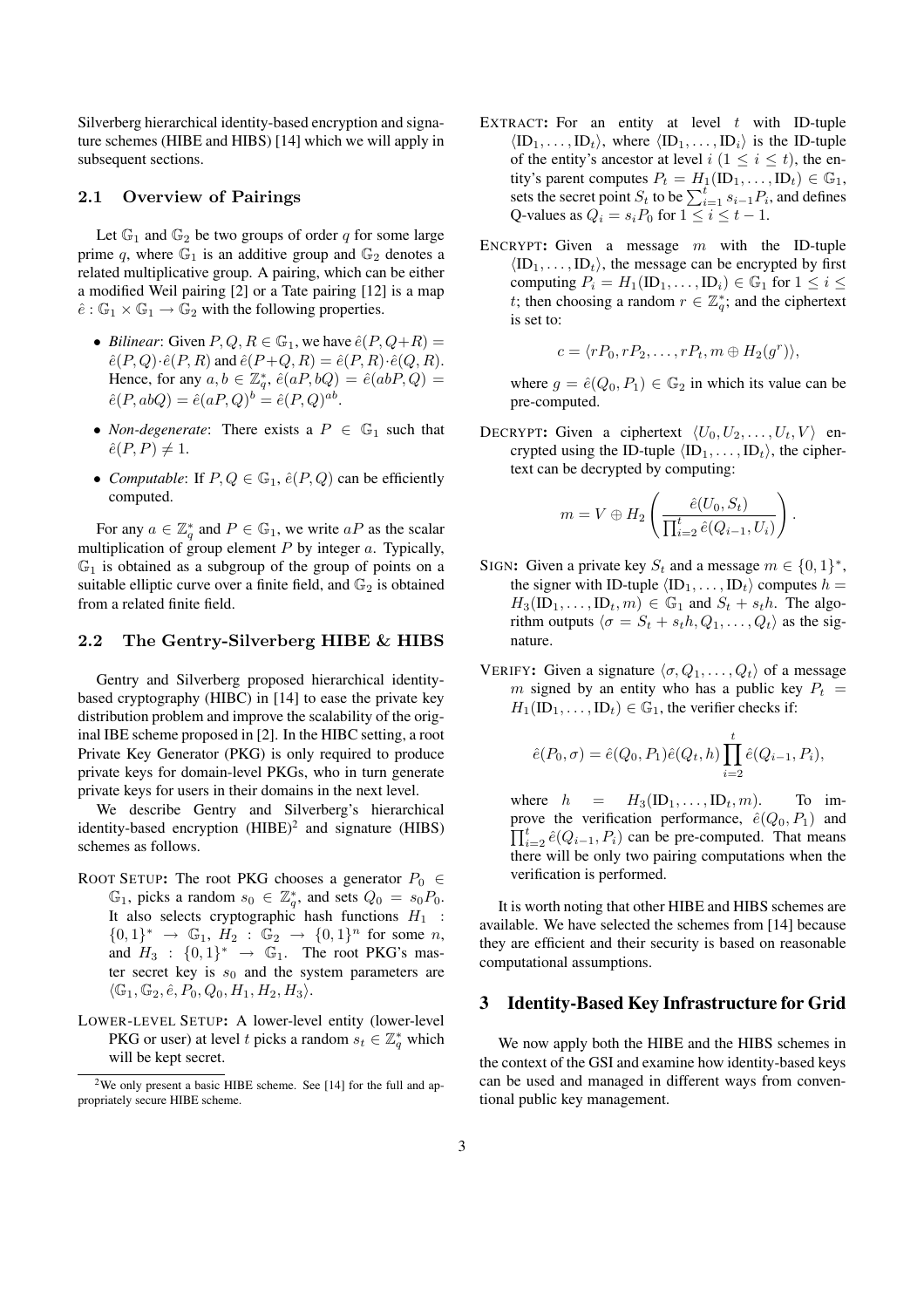#### 3.1 Key Generation

In our identity-based key infrastructure for grid (IKIG), we propose to replace the CA in the current certificate-based grid systems with a TA. The TA's roles including acting as the PKG and supporting other user related administration and management. It is a common proposal (see for example the European DataGrid (EDG) project<sup>3</sup>) that each nation has one CA to serve members within the country. If IKIG is to be deployed at such a scale, we expect that the root TA's system parameters will be bootstrapped in the grid system, while the other TAs' public information can be downloaded by the users through their grid clients.

During the initial system setup phase, each TA runs a parameter generator on input k to generate groups  $\mathbb{G}_1$ ,  $\mathbb{G}_2$  of large prime order q and an admissible pairing  $\hat{e}$ :  $\mathbb{G}_1 \times \mathbb{G}_1 \rightarrow \mathbb{G}_2$ , where k is a security parameter. It then performs the ROOT SETUP described in Section 2.2 to produce a master secret key  $s_0$  and its system parameters  $\langle \mathbb{G}_1, \mathbb{G}_2, \hat{e}, P_0, Q_0, H_1, H_2, H_3 \rangle.$ 

Currently the GT uses 1024 bit RSA public keys in public key certificates and 512 bit keys in proxy certificates. Smaller key sizes are used in proxy certificate mainly due to its frequent use for job submissions and also because of the computationally intensive RSA key pair generation [28]. Since IBC primitives use much smaller key sizes and have efficient key generation algorithms, our proposal has the luxury of using parameters of roughly similar security level as 1024 bit RSA keys for both users' long-term and shortterm credentials. This can be achieved by working with a supersingular elliptic curve of embedding degree 4 over finite field  $\mathbb{F}_{2^{271}}$  [13]. This choice results a corresponding group of prime order q approximately equal to  $2^{252}$ . Elements of this group can be represented using 272 bits. Since all arithmetic is carried out in fields of characteristic 2, group operations and pairing computations can be implemented very efficiently [1, 24].

When a new grid user Alice  $(A)$  goes to a nearby RA, the RA performs the following steps:

1. The RA verifies A's identity by checking her passport (or national ID-card). Once the check succeeds, the RA compares A's identity with its global identity list and subsequently assigns her a distinguished ID<sub>A</sub> ∈  $\{0,1\}^*$ . The identifier is in the form of

```
/C=UK/O=eScience/OU=RHUL/CN=Alice/Y=2005
```
(using the syntax from [16]).

2. The RA generates A's long-term private key as  $S_A$  =  $s_0P_A$ , where  $P_A = H_1(\mathbb{ID}_A)$  is the matching longterm public key. The long-term credential for A and her TA's system parameters which have been signed by the root TA are distributed to her through a temporary storage medium such as a floppy disk.

3. A performs the LOWER-LEVEL SETUP algorithm to pick a random  $s_A \in \mathbb{Z}_q^*$  which she will keep secret. She then defines her Q-values as  $(Q_0 = s_0 P_0, Q_A =$  $s_A P_0$ ).

The user's client must create a proxy credential every time when the user "signs on" to the grid system. This is done as follows:

- 1. A runs the EXTRACT algorithm to generate a shortterm private key  $S_{\bar{A}} = s_0 P_A + s_A P_{\bar{A}}$ , where  $P_{\bar{A}} =$  $H_1(\text{ID}_A||\text{LT}_A)$  is the corresponding short-term public key.  $LT_A$  denotes the lifetime of A's key in some fixed format.
- 2. She also performs the LOWER-LEVEL SETUP algorithm, picking a random  $s_{\bar{A}} \in \mathbb{Z}_q^*$  which will be kept secret. The Q-values for A's proxy are  $(Q_0 =$  $s_0P_0, Q_A = s_A P_0, Q_{\bar{A}} = s_{\bar{A}} P_0$ . Note that A's TA does not know  $S_{\bar{A}}$  and  $s_{\bar{A}}$ , and thus key escrow is limited, unless the TA behaves maliciously in mounting an active attack to impersonate the user to other entities.

Only then is A ready and allowed to submit job requests. We remark that in our approach, the keys are allocated as they would be in HIBE/HIBS schemes with the TA at level 0, the user at level 1 and the user's proxy at level 2.

#### 3.2 Key Usage

Consider a simple scenario where A wants to submit a job request  $J$  req to a target resource X with identitybased key sets as shown in Table 1.

**Table 1.** A**'s long-term and proxy credentials.**

| <b>Credential</b> | <b>Public Key</b>                      | <b>Private Key</b>                    |
|-------------------|----------------------------------------|---------------------------------------|
| Long-term         | $P_A = H_1 (ID_A)$                     | $S_A = s_0 P_A$                       |
| Short-term        | $P_{\bar{A}} = H_1(\text{ID}_A  LT_A)$ | $S_{\bar{A}} = S_A + s_A P_{\bar{A}}$ |

We now illustrate how the grid security services are performed via IKIG to secure a job invocation process.

**Single Sign-on** The first step in a job submission is to create a user proxy credential. With the proxy credential, A does not need to sign on (i.e. access her encrypted long-term private key  $S_A$  with her passphrase) again until the expiry of her short-term public/private key pair. A can store her short-term private key  $S_{\bar{A}}$  in a local file system accessible by her GT client so that the

<sup>&</sup>lt;sup>3</sup>The European DataGrid Project, http://www.edg.org/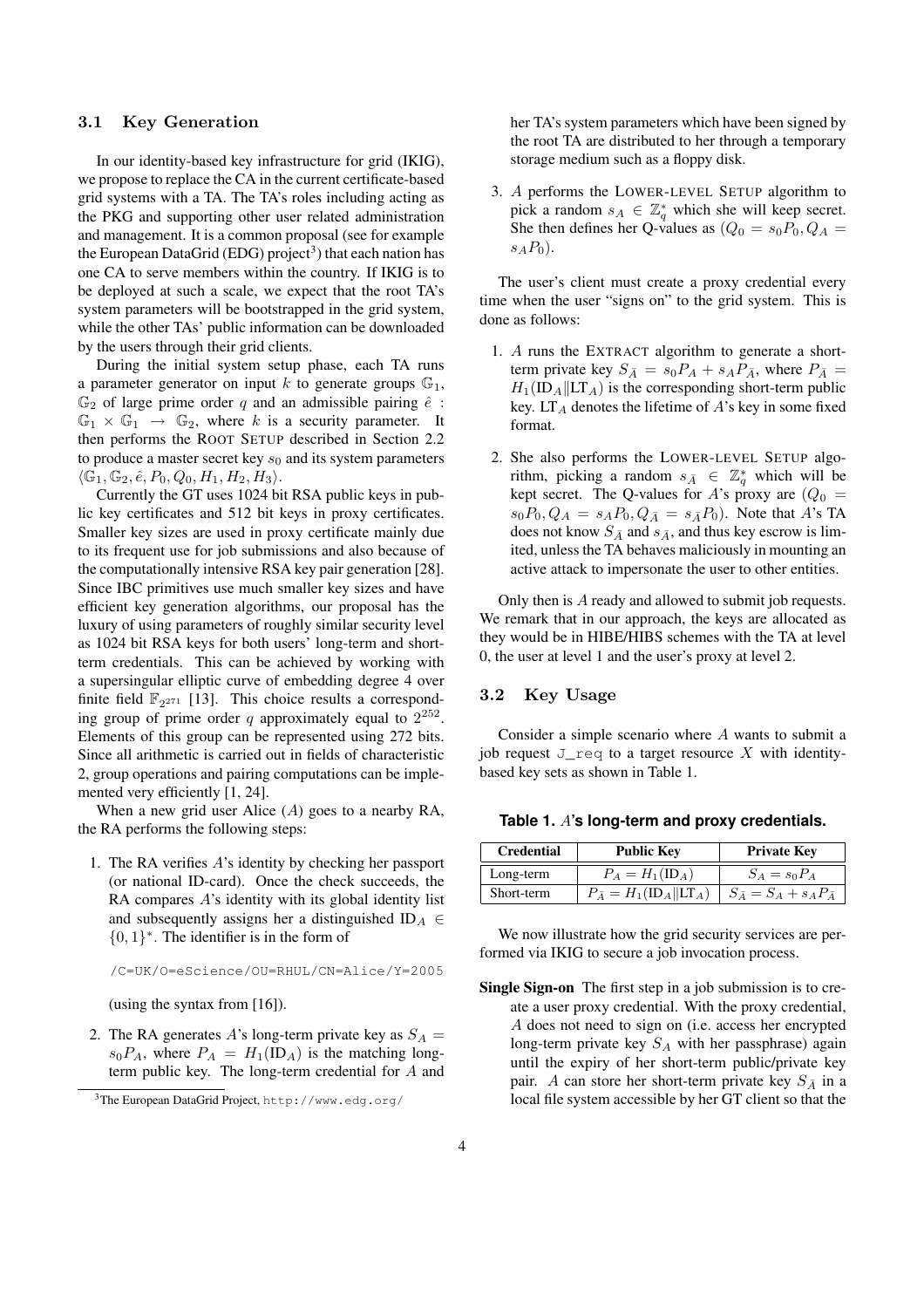client can use the key as it wishes. Single sign-on can be seen as the preliminary but important step before mutual authentication or delegation are performed between A and another entity. At any point in time during the job submission session, A's client can prove possession of  $S_{\bar{A}}$  on A's behalf when challenged by other entities during execution of key agreement and delegation protocols.

**Authorization** A generates an identity-based signature using the Gentry-Silverberg IBS scheme on J\_req with her short-term private key  $S_{\bar{A}}$ . She then submits the signed request to a Managed Job Factory (MJF) that resides on X through a Grid Resource Allocation and Management (GRAM) service.

$$
A \to X: ID_A, LT_A, J\_req, Sig_{\bar{A}}(J\_req)
$$

Here we use  $Sig_{\bar{A}}(.)$  to denote a signing operation using A's short-term private key. The signed request is of the form of  $\langle \sigma, Q_A, Q_{\bar{A}} \rangle$ , where  $\sigma = S_{\bar{A}} + s_{\bar{A}}h$ ,  $h = H_3(\mathbb{D}_A || \mathbb{L} \mathbb{T}_A || \mathbb{J}_\mathbb{L}$ req),  $Q_A = s_A P_0$ , and  $Q_{\bar{A}} =$  $s_{\bar{A}}P_0$ . Note that the MJF can verify  $\sigma$  by computing  $P_{\bar{A}}$  on-the-fly, assuming it has knowledge of the system parameters for A's TA. The signature verification can be done by checking if:

$$
\hat{e}(P_0, \sigma) = \hat{e}(Q_0, P_A)\hat{e}(Q_{\bar{A}}, h)\hat{e}(Q_A, P_{\bar{A}}).
$$

Subsequently, the MJF maps  $A$ 's identifier to its gridmap file before granting access to  $A$ . When the check succeeds, the MJF instanstiates a managed job service for the job request and returns an endpoint reference to A. Clearly, this technique does not require standard or proxy certificates which certify the respective public keys. Note that  $\hat{e}(Q_0, P_A)$  and  $\hat{e}(Q_A, P_{\bar{A}})$  can be pre-computed and used many times for other purposes such as key agreement and delegation. Thus, our approach can achieve some real-time computation savings.

**Mutual Authentication and Key Agreement** Before the job can be started, A must perform mutual authentication with the created managed job service. We present an identity-based authenticated key agreement protocol based on the TLS handshake protocol [5]. Protocol 1 shows our key agreement protocol which uses the Gentry-Silverberg HIBE and HIBS schemes for encryption and signing operations, respectively.

| <b>Protocol 1</b> Identity-based authenticated key agreement<br>based on the full TLS handshake |                                            |  |  |  |
|-------------------------------------------------------------------------------------------------|--------------------------------------------|--|--|--|
| $(1)$ $A \rightarrow X$ :                                                                       | ClientHello                                |  |  |  |
| $(2) X \rightarrow A$ :                                                                         | ServerHello                                |  |  |  |
|                                                                                                 | ServerIdentifier                           |  |  |  |
|                                                                                                 | ServerHelloDone                            |  |  |  |
|                                                                                                 | $(3)$ $A \rightarrow X$ : ClientIdentifier |  |  |  |
|                                                                                                 | ClientKeyExchange                          |  |  |  |
|                                                                                                 | IdentityVerify                             |  |  |  |
|                                                                                                 | ClientFinished                             |  |  |  |
| $(4) X \rightarrow A$ :                                                                         | ServerFinished                             |  |  |  |

Protocol 1 is analogous to the TLS protocol which uses the RSA key exchange algorithm as specified in [5]. As with the current TLS specification, Protocol 1 begins with A (the client) sending X (the server) a ClientHello message. The message contains a fresh random number,  $n_A$ , a session identifier, and a cipher specification extended from TLS version 1.0 to handle the HIBE and HIBS schemes, e.g. TLS HIBC WITH DES CBC SHA which defines a HIBC-supported cipher specification that uses DES-CBC and SHA as the symmetric encryption algorithm and hash function, respectively. It also includes information such as an elliptic curve selection and other security parameters that we have discussed in Section 3.1.

 $X$  responds with a ServerHello message which contains a new random number,  $n_X$ , a session identifier, and its supported ciphersuite.  $X$  also forwards ServerIdentifier =  $(ID_X, LT_X)$  to A. The ServerHelloDone message is sent to indicate the end of step (2).

In step (3), A first forwards her short-term public key information, e.g.  $(ID_A, LT_A),$  in ClientIdentifier to  $X$ . She then chooses a pre-master secret and encrypts it with  $X$ 's shortterm public key using the HIBE scheme, where X's<br>short-term public key  $P_{\bar{X}} = H_1(\text{ID}_X || \text{LT}_X)$ . short-term public key  $P_{\bar{X}}$ The encrypted pre-master secret is transmitted to  $X$  as ClientKeyExchange. Next, a signed handshake\_messages is generated for IdentityVerify to provide explicit verification of A's identifier. Here handshake\_messages refers to all handshake messages sent or received starting at ClientHello up to but not including this message. A completes step (3) by sending ClientFinished that contains a verification value. This allows  $X$ to confirm that it has indeed received the previous handshake messages with the correct contents.

As with the ClientFinished,  $X$  should compute the exact verification value as A in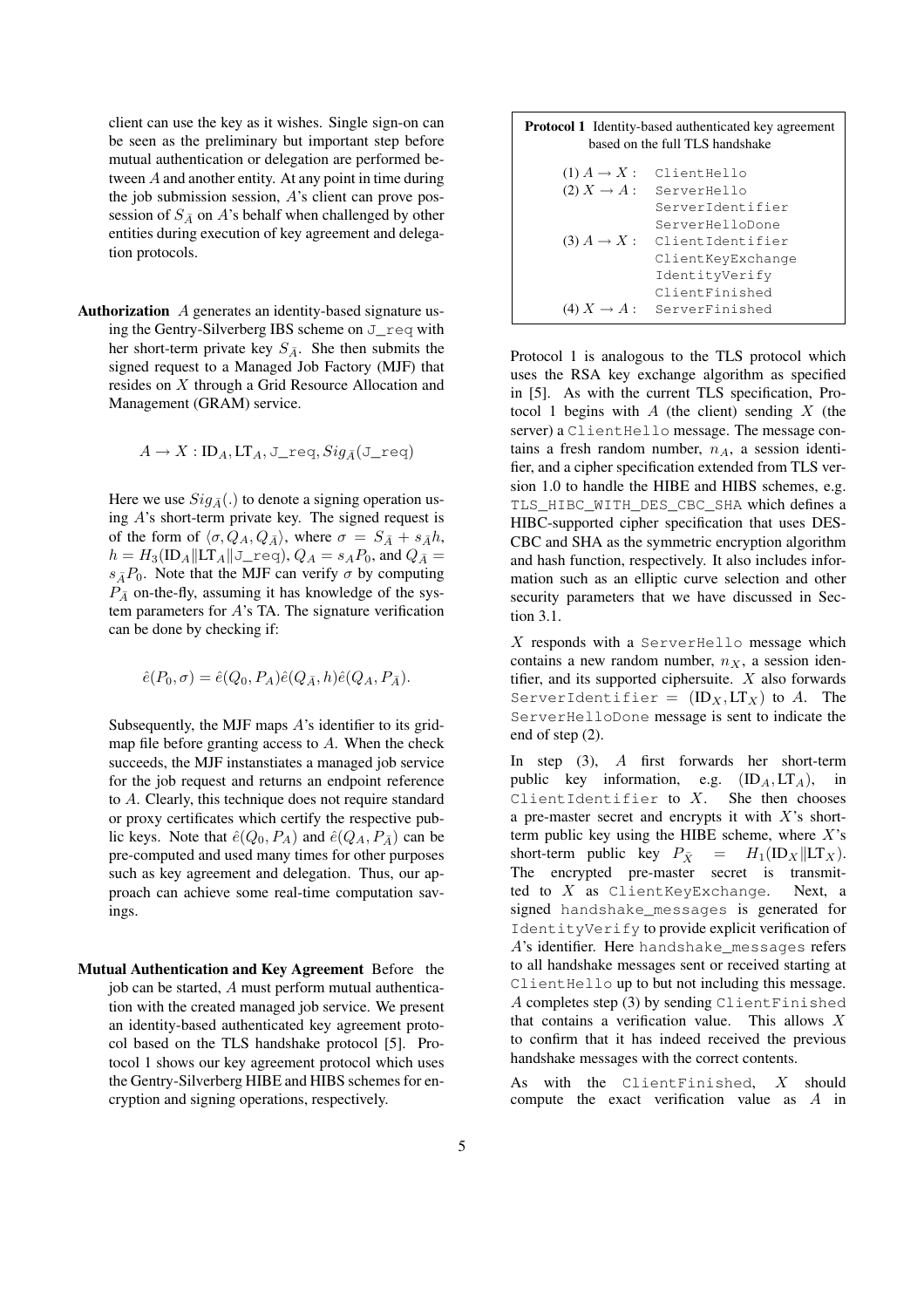ServerFinished. A master secret  $K_{AX}$ , the shared secret key between  $A$  and  $X$  which will eventually be used for protecting application data can be calculated as:

 $K_{AX} = PRF(\text{pre\_master}, \text{``master secret''}, n_A, n_X),$ 

where PRF is a pseudo-random function.

Protocol 1 can be executed by A when she connects to the managed job service to initiate her job without any use of certificates, in contrast to the current certificatebased TLS protocol.

**Delegation** A may, at her discretion, delegate her credential to  $X$  for later use when necessary. Currently, the GSI delegation protocol [27, 28] requires a round-trip between a delegator and a delegation target. We propose a one-pass delegation protocol which works in the same way as the GSI in the sense that the delegator signs a new public key of the delegation target. As we depicted earlier in Protocol 1, the client can easily predict and compute the server's short-term public key and vice versa. With the same reasoning, the delegator can straightforwardly predict and sign the delegation target's new short-term public key which will be used for delegation purposes. This can be done without having the delegation target transmit its chosen short-term public key to the delegator through an authenticated and integrity protected channel. In order to compensate for the removal of certain types of policy enforcement which could have been done through a proxy certificate, we suggest the use of a delegation token. The delegation token is a 5-tuple containing identifiers of the delegator and the delegation target, the job request, any policy which the delegator wants to enforce on the delegation target, and the validity period of the token. Let DelegationToken $_X$  =  $(ID_A, ID_X, J_{\text{reg}}, \text{Policy}, LT_{AX})$ , where  $LT_{AX}$  is a lifetime which  $A$  imposes on  $X$ . Protocol 2 then shows our one-pass delegation protocol.

| <b>Protocol 2</b> Credential delegation |                                                                                                       |  |
|-----------------------------------------|-------------------------------------------------------------------------------------------------------|--|
|                                         | $A \rightarrow X$ : DelegationToken <sub>x</sub> ,<br>$Sig_{\bar{A}}$ (DelegationToken <sub>v</sub> ) |  |

Note that  $A$  can naturally bind  $X$ 's short-term public key  $P_{\bar{X}} = H_1(\text{ID}_X || \text{LT}_{AX})$  to the delegation token without acquiring the key from X. The signed delegation token is of the form of  $\langle \sigma, Q_A, Q_{\bar{A}} \rangle$ , where  $\sigma = S_{\bar{A}} + s_{\bar{A}}h$ ,  $h =$  $H_3(\text{ID}_A||\text{LT}_{AX}||\text{DelegationToken}_X), Q_A = s_A P_0,$ and  $Q_{\bar{A}} = s_{\bar{A}} P_0$ .

 $X$ 's status as the delegation target can be confirmed by a third party by: (i) verifying the signed delegation token using  $P_{\bar{A}}$ , and (ii) challenging X for a proof of possession of the private component associated to  $P_{\bar{x}}$ , normally via a TLS handshake.

## 3.3 Key Update

We expect that the user's long-term public key is fixed as  $P_A = H_1(ID_A)$ , where its associated long-term private key is  $s_0P_A$  and  $s_0$  is the master secret of the TA. In a grid environment, it is a normal practice to renew the user's long-term keys on a yearly basis. In our proposal, this can be done through the TA issuing a new private key  $s_0 P'_A$  (we have discussed in Section 3.1 that the user's identifier includes the year, 'Y' field) directly to the user through a secure channel which can be established via Protocol 1. This is a more proactive approach as compared to current practice in PKI because the TA can easily compute the user's new long-term public key without requesting a new public key from the user. This once-a-year key update method seems to be secure since Protocol 1 achieves forward-secrecy as with the standard TLS protocol. That means compromise of the user's long-term private key does not allow the adversary to recover any past session keys. However, we have to enforce a policy whereby in the event of compromise of the user's current private key right before the issuance of a new private key, the user must, upon her discovery of the incident, contact her RA in person to obtain a new long-term private key.

The user creates a new short-term public/private key pair every time she signs on to the system. As with the current GSI setting, we assume the default lifetime for the keys is 12 hours. These short-term keys are used for various security services such as mutual authentication, single sign-on, and delegation. Upon expiry of the proxy credential, these keys will be deleted from the local file system where they are temporarily stored. Should the validity of the proxy credential need to be extended due to an unforeseen longer than 12 hours job execution, the user needs to be notified before the credential expires so that it can be renewed by the user.

## 3.4 Key Revocation

For key revocation in the GSI, the user is expected to check a certificate revocation list (CRL) stored in a trusted directory or the CA's web site periodically depending on the policy enforced by his local administrator. However, many users do not bother doing this in reality. This may not cause serious concern as the CA can always instruct the user's entry in a grid Gatekeeper's (or a Resource Broker's) grid-map file to be removed when the CA is notified about key compromise of the user. In the IBC setting, a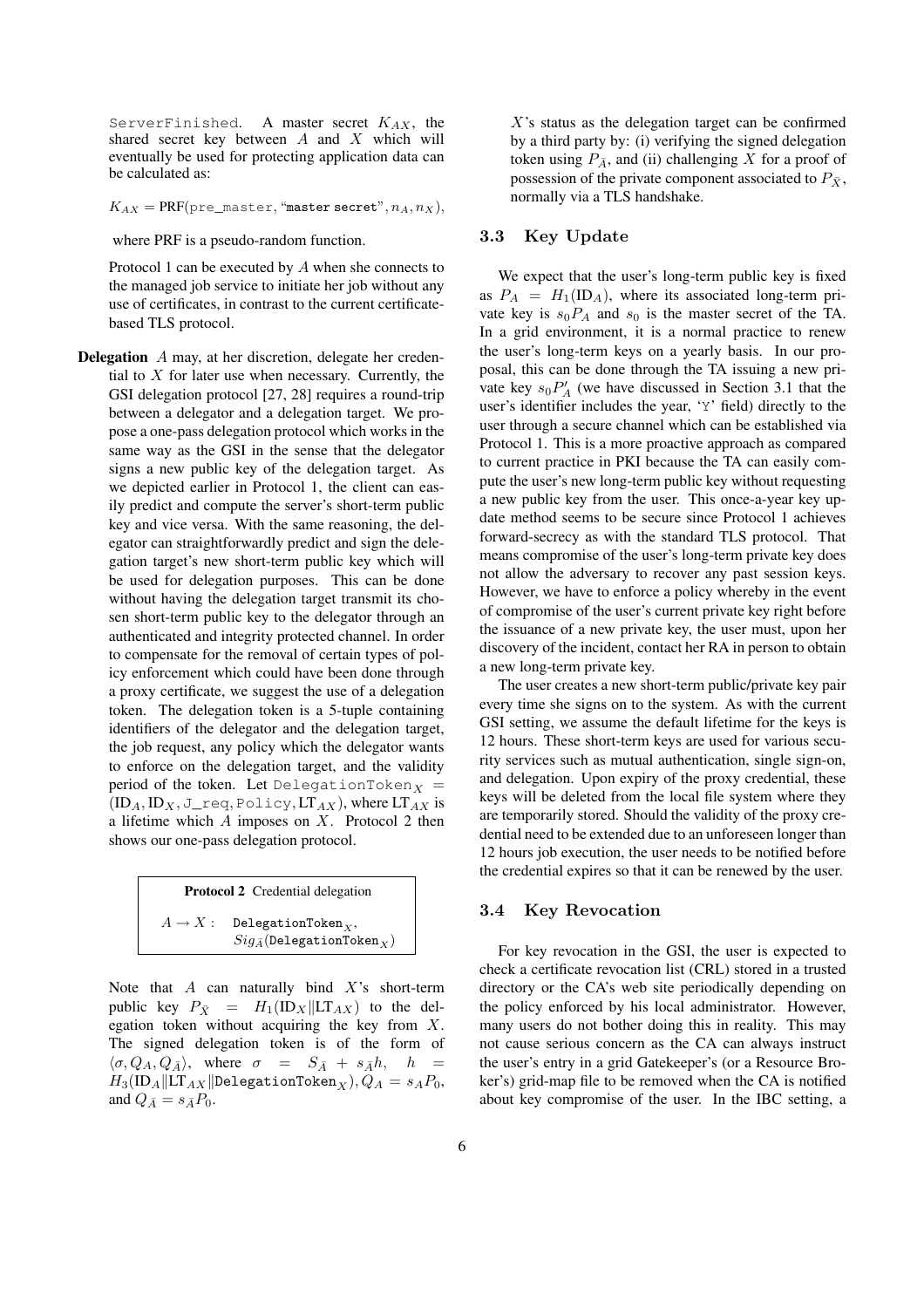number of revocation mechanisms are possible. We could use a more fine-grained identifier [2] such as extending the user's identifier to another level which specifies a month, 'M' field such as "/C/O/OU/CN/Y/M". This allows automated expiry of public keys after one month (hence window of exposure is also limited to a month). However, should this approach prove insufficient, e.g. in some high security applications, then existing PKI revocation mechanisms can easily be adapted to the IBC setting. See [23] for a longer discussion of key revocation in identity-based and certificate-based PKIs.

Revocation of short-term keys is a minor concern here as these keys will be destroyed upon expiry of their validity periods.

#### **4 Performance Analysis**

We have seen how conventional public key usage and management can be replaced by identity-based techniques. Here we discuss the performance trade-offs between the GSI and our proposed IKIG.

**Communication Costs.** In terms of communication overhead, we summarise the performance trade-offs between the two different settings in Table 2. Note that we only consider the dominant communication costs between the job requestor and the resource, i.e. signed or encrypted messages, which may have the biggest contributions to the network bandwidth. We estimate that the size of a standard certificate which comprises an RSA public key and the issuer's signature, is roughly 1.5 kilobytes (12 kilobits), and 0.8 kilobytes (6.4 kilobits) for a proxy certificate. Here, we ignore small fields in a certificate such as issuer, subject, and validity period. An encrypted or a signed message with a short-term RSA key is 512 bits in size assuming the length of the message is smaller than the 512-bit block size. On the other hand, the size of a ciphertext and a signature produced by the HIBE and HIBS schemes of [14] in our IKIG setting are 1056 bits and 816 bits, respectively.

**Table 2. Performance trade-offs in communication costs (in kilobits) between the GSI and IKIG.**

| <b>Operation</b> | <b>GSI</b> | <b>IKIG</b> |
|------------------|------------|-------------|
| Key agreement    | 37.8       | 19)         |
| Delegation       | 74         | 0 X         |

From Table 2, the communication cost for the TLS protocol in the GSI is estimated to be  $2(12)+2(6.4)+2(0.512) =$ 37.8 kilobits, since there are two public key certificates, two proxy certificate, one encrypted pre-master secret (for ClientKeyExchange), and one signed message (for CertificateVerify) being transmitted over the network. In the case of IKIG, the figure of 1.9 kilobits refers to the encrypted pre-master secret and the signed message in Protocol 1. This clearly shows that an execution of the TLS protocol in the GSI issignificantly more costly than our Protocol 1 in terms of bandwidth requirements. We remark that IKIG uses short-term key sizes which offer roughly double the security level of 512 bit RSA keys, an additional benefit of our approach. The communication overhead for delegation between the delegator and the delegation target can be estimated straightforwardly from our discussion on delegation protocols in Section 3.2.

We have shown that, in general, the resulting communication overheads from a job submission through IKIG is significantly lower than the GSI. The main reason for this is that in the IBC setting, there are no long-term and shortterm public keys or certificates being transmitted between the user and the resource.

**Computational Costs.** We break down the computational complexity in both the GSI and our proposed IKIG in Table 3. Note that hashing is not a dominant operation and only adds minimal overheads to the overall computational costs. Thus it is excluded from the table. We assume that small public exponent is used for RSA encryption and precomputation of pairing values is possible. Also, for simplicity, we limit the length of the delegation chain to one.

From Table 3, we can see that key generation and delegation in the GSI are considerably slower than IKIG because of the dominant computational costs in generating fresh RSA key parameters. Significant computational savings can be achieved by the resource provider in the IKIG setting when it is needed to create  $n$  distinct proxy credentials (used by the managed job services) for performing  $n$ mutual authentications with  $n$  different users at the same time. Nevertheless, it seems that Protocol 1 is slower than the actual TLS protocol mainly because of the pairing computations. Fortunately in our proposed IKIG, the computationally intensive pairing computations are performed at the high-performance resource's side. Operations or computations at the user's side appear to be lightweight, e.g. a HIBE encryption requires two MULs and a HIBS signing needs one ADD and one MUL. We note that RSA and HIBE/HIBS schemes are very different from each other in terms of their mathematical properties and in some ways cannot be fairly compared. Therefore, we believe that it is fair to conclude that the overall computational costs for the IKIG setting is comparable to the GSI. Recent results (see for example [24]) have shown improvements in computing pairings with the use of various optimisation techniques and this should give hope to faster HIBE and HIBS schemes in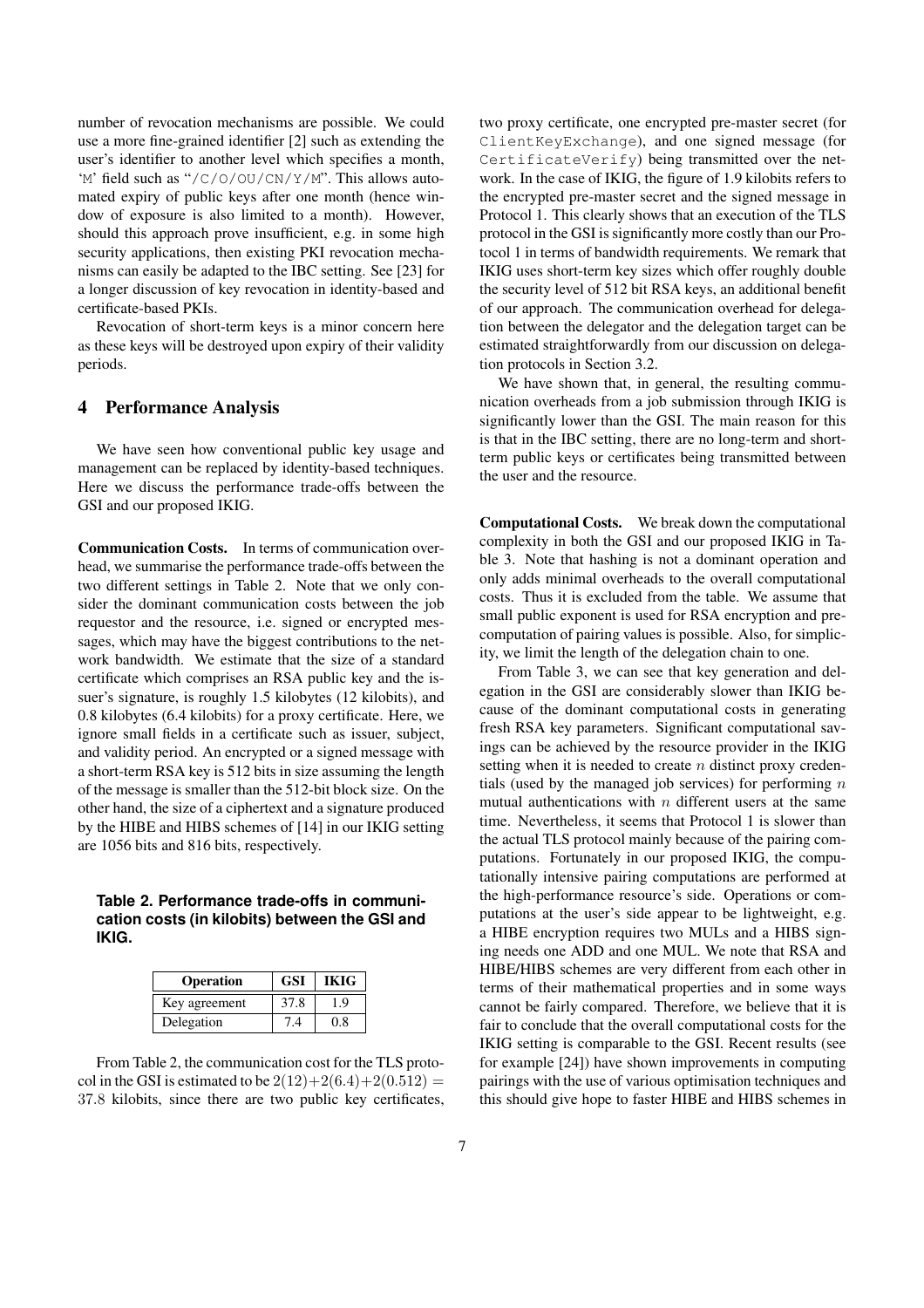## **Table 3. Performance trade-offs in computational costs between the GSI and the IKIG settings in terms of cryptographic operations performed by the job requestor and the resource provider.**

| <b>Operation</b>       | <b>GSI</b>    | <b>IKIG</b>   | <b>Remark</b>                                                               |  |
|------------------------|---------------|---------------|-----------------------------------------------------------------------------|--|
| Key generation         |               |               |                                                                             |  |
| $(a.)$ Long-term       | 1 GEN         | 1 MUL         | RSA key generation is significantly slower than ADD/MUL.                    |  |
| (b.) Short-term        | 1 GEN         | 1 ADD, 1 MUL  |                                                                             |  |
| Key agreement          |               |               |                                                                             |  |
| (a.) Requestor         | 3 ENCs, 1 DEC | 3 MULs, 1 ADD | A MUL and an ADD are a few times faster than a DEC [1].                     |  |
| (b.) Resource          | 3 ENCs, 1 DEC | 4 PAIs        | An ENC is many times faster than a PAI depending on the<br>key size $[1]$ . |  |
|                        |               |               |                                                                             |  |
| Delegation             |               |               |                                                                             |  |
| (a.) Delegator         | 1 ENC, 1 DEC  | $1$ MUL       | The speed of a MUL is comparable to an ENC depending on                     |  |
|                        |               |               | the size of the RSA exponent.                                               |  |
| (b.) Delegation target | 1 GEN, 1 DEC  |               |                                                                             |  |
| (c.) Verifier          | 3 ENCs        | 2 PAIs        |                                                                             |  |

 $DEC = RSA decryption (modular exponentiation)$   $ADD = Elliptic curve point addition$ MUL = Elliptic curve point multiplication PAI = Pairing computation

the near future.

# **5 Discussion**

In this section, we look into some practical issues surrounding the use of our IKIG approach.

### 5.1 Impact on Web Services Security

In the GT4, the GSI supports both transport-level and message-level security. The recommended use of transportlevel security as the default option instead of fully web services based security is driven by the relatively poor performance of message-level security implementations which is clearly shown in [26]. XML representations of data tend to be significantly larger than their equivalent binary formats. An XML message can expand roughly 4 to 10 times over its equivalent binary representation [4]. This can substantially increase the communication costs, the latency of sending/receiving SOAP messages, and the time needed for parsing the XML data.

By looking at using IBC for supporting the GSI as an alternative approach to the recommended RSA public key encryption and signature schemes, we envisage that the sizes of SOAP headers may well be reduced substantially. This is especially true considering the fact that two types of certificates are used within a grid environment. Moreover, an identity-based public key is predictable, self-describing, and human-readable. Thus no tools are needed to parse and

 $GEN = RSA$  parameter generation  $ENC = RSA$  encryption (modular exponentiation)

render the key information. This is indeed a very desirable property and it matches a fundamental objective of XML.

#### 5.2 Implementation Issues

Here, we identify some implementation issues that need to be addressed in IKIG. The features or functions available from current technologies and mechanisms used to support and implement the GSI need to be modified and extended to support identity-based techniques.

**GSS-API.** Currently, the GSI is built on top of Generic Security Service Application Program Interface (GSS-API) [19] that allows security services to be easily added into grid applications through a set of callers in a generic fashion [10]. GSS-API, which is both transport (communication protocols) and mechanism (cryptographic schemes) independent, provides functions for obtaining credentials, performing authentication, encrypting and signing messages, and so on. However, extensions to the standard GSS-API are needed to meet some of the GSI requirements, such as credential extensions handling and delegation at any time [21].

To implement IKIG, we envisage that a couple of additional functions may need to be included in GSS-API to support the proposed Protocols 1 and 2. One is when a client calls GSS\_Init\_sec\_context() to establish a security token with a server, the server should be able to extract the client's identifier rather than obtaining a X.509 certificate in the credential acquisition step. Secondly, we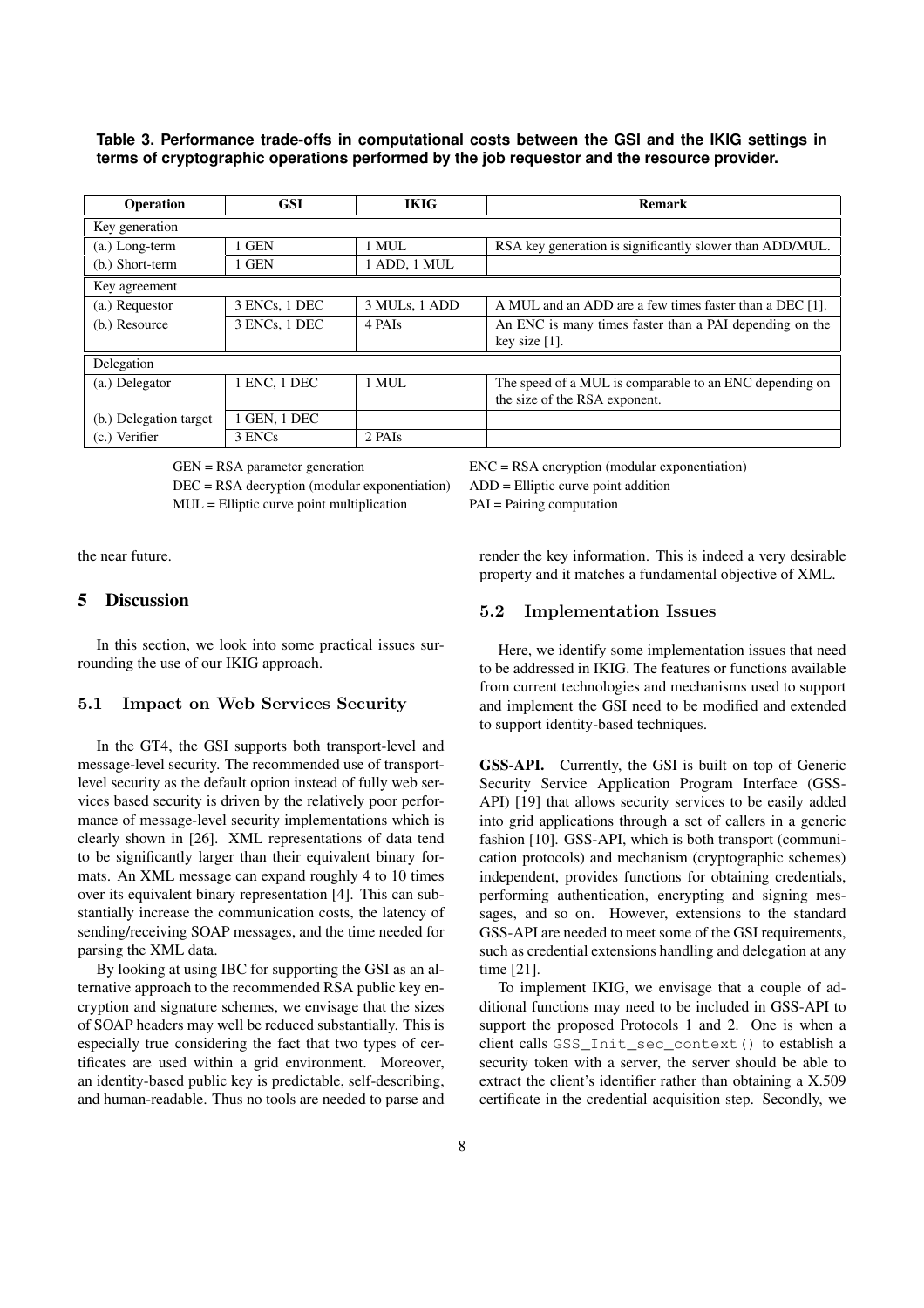require a delegation credential handle which can manage the use of signed delegation tokens in Protocol 2. Current standard GSS-API only uses a simple Boolean parameter for handling a delegation credential. This does not provide enough control over a delegation target. Since we have replaced proxy certificates with signed delegation tokens, the delegation handle should be able to support mechanisms that offer better control including duration of delegation, constraints on the tasks that may be performed by the delegation target, and so on.

**OpenSSL.** The authentication library of the GSI is based on OpenSSL [22] with some modification forsupporting the use of X.509 proxy certificates. This library, in turn, make uses of GSS-API (and some extensions) to perform mutual authentication and key agreement between two parties complying with the standard TLS handshake protocol of [5].

In the IKIG setting, we must define and include the TLS\_HIBC\_WITH\_DES\_CBC\_SHA cipher suite that we proposed for Protocol 1 to the current TLS specification. The IKIG-enabled OpenSSL library should be able to interpret system parameters used for the HIBE and HIBS schemes and allow creation of identity-based proxy credentials. A client and a server that are engaged in a run of Protocol 1 must also be provided with the ability to construct public keys based on identifiers extracted through the GSS-API. Moreover, it is clear that the OpenSSL library will need to support message encryption/decryption and signature generation/verification using HIBC in order to implement Protocol 1.

**XML Signature & Encryption.** In GT4, the optional message-level security provided by the GSI is based on WS-Security standard and various specifications which make use of XML signatures and encryption as the building blocks. The current XML Signature and Encryption specifications cover only RSA and DSA based algorithms [6, 7].

In order to support web services security using HIBC, we need to define the syntax and processing of XML signatures and encryption for the HIBS and HIBE schemes. The HIBS and HIBE XML schema definition should include syntax used for paramaters for key generation, system parameters, group and element sizes, key values, and so on.

## **6 Conclusions**

The development of grid computing and identity-based cryptography are amongst today's most important technical problems in the field of computer science and cryptology. We have discussed at length how identity-based techniques can replace conventional PKI and be used to offer an alternative security infrastructure for grid. The overall computational overheads for our proposed identity-based key infrastructure seem to be comparable to PKI. Interestingly, the computational costs that would be incurred at the user's client in our proposal is roughly a few times less than it is with PKI, at the expense of increased computation at the server side. This aligns well with the whole idea of grid computing to allow the user with an average- or lowend platform to "outsource" her computational tasks or operations to more powerful and high-performance servers. In terms of communication costs, our proposal appears to be significantly more lightweight and less bandwidthconsuming than PKI because of its certificate-free nature and small key sizes.

## **Acknowledgements**

The authors would like to thank Steven Galbraith for helpful discussions about parameters selection in IKIG and anonymous referees for their useful feedback.

## **References**

- [1] P.S.L.M Barreto, H.Y Kim, B. Lynn, and M. Scott. Efficient algorithms for pairing-based cryptosystems. In M. Yung, editor, *Advances in Cryptology - Proceedings of CRYPTO 2002*, pages 354–368. Springer-Verlag LNCS 2442, 2002.
- [2] D. Boneh and M. Franklin. Identity-based encryption from the Weil pairing. In J. Kilian, editor, *Advances in Cryptology - Proceedings of CRYPTO 2001*, pages 213–229. Springer-Verlag LNCS 2139, 2001.
- [3] L. Chen, H.W. Lim, and W. Mao. User-friendly grid security architecture and protocols. In *Proceedings of the 13th International Workshop on Security Protocols 2005*, to appear.
- [4] K. Chiu, M. Govindaraju, and R. Bramley. Investigating the limits of SOAP performance for scientific computing. In *Proceedings of 11th IEEE Symposium on High Performance Distributed Computing*, pages 246–254. IEEE Computer Society Press, 2002.
- [5] T. Dierks and C. Allen. The TLS protocol version 1.0. *The Internet Engineering Task Force (IETF)*, RFC 2246, January 1999.
- [6] D. Eastlake, J.M. Reagle, and D. Solo. (Extensible Markup Language) XML-Signature syntax and processing. *The Internet Engineering Task Force (IETF)*, RFC 3275, March 2002.
- [7] D. Eastlake and J.M. Reagle, editors. *XML Encryption Syntax and Processing*, December 2002. Available at